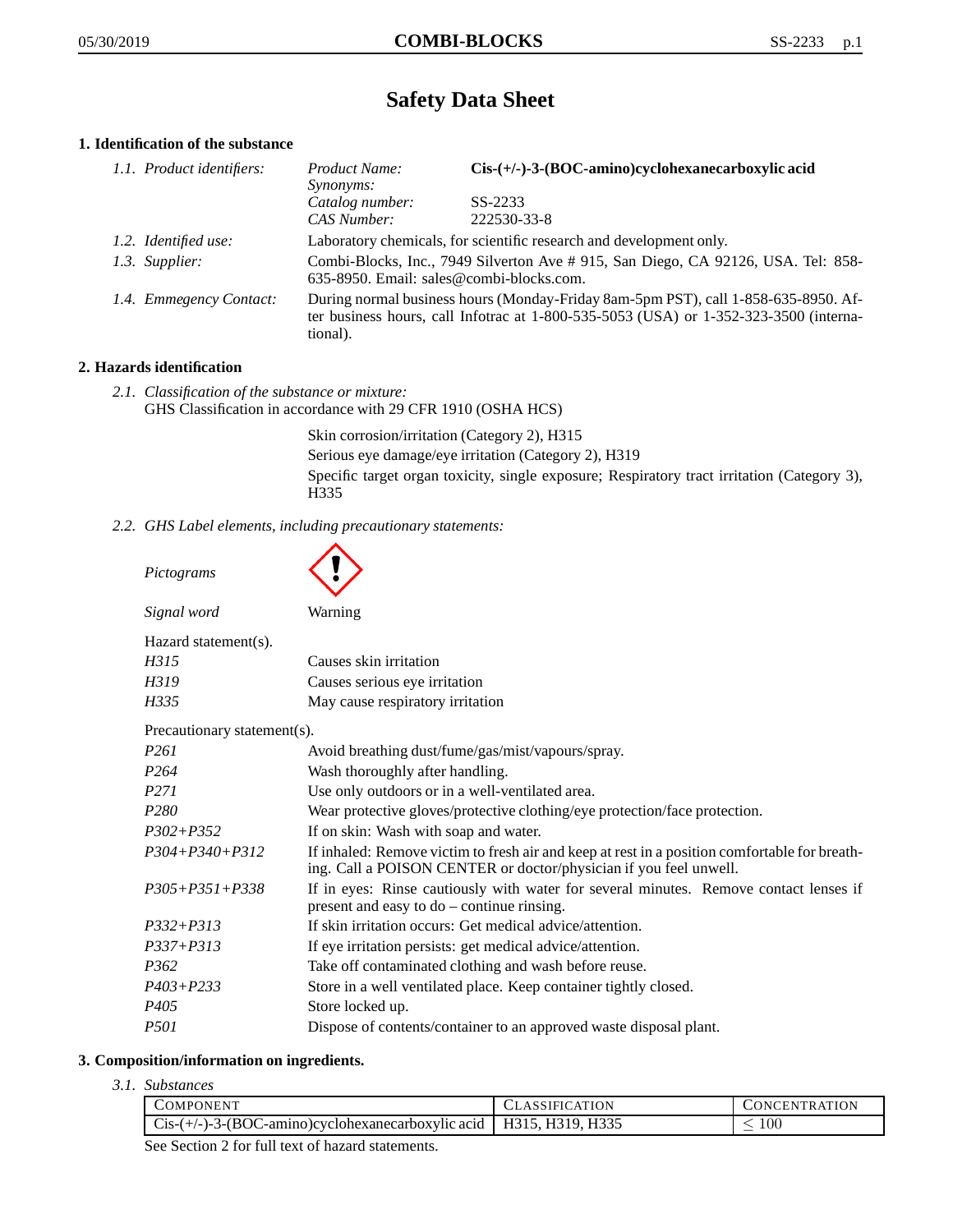#### **4. First aid measures**

*4.1. Description of first aid measures.*

| General advice:          | Consult a physician. Show this safety data sheet to the doctor in attendance. Move out of<br>dangerous area.                                         |
|--------------------------|------------------------------------------------------------------------------------------------------------------------------------------------------|
| If inhaled:              | Remove victim to fresh air and keep at rest in a position comfortable for breathing. Call a<br>POISON CENTER or doctor/physician if you feel unwell. |
| In case of skin contact: | Wash with soap and water.                                                                                                                            |
| In case of eye contact:  | Rinse cautiously with water for several minutes. Remove contact lenses if present and<br>easy to $do$ – continue rinsing.                            |
| If swallowed:            | Wash out mouth with copious amounts of water for at least 15 minutes. Seek medical<br>attention.                                                     |

*4.2. Most important symptoms and effects, both acute and delayed:*

See Section 2.2 and/or in Section 11.

*4.3. Indication of any immediate medical attention and special treatment needed:* No data.

## **5. Fire fighting measures**

- *5.1. Extinguishing media:* Use dry sand, dry chemical or alcohol-resistant foam for extinction.
- *5.2. Special hazards arising from the substance or mixture:* Carbon monoxide, nitrogen oxides.
- *5.3. Advice for firefighters:* Wear self-contained breathing apparatus for firefighting if necessary.
- *5.4. Further information:* No data available.

# **6. Accidental release measures**

- *6.1. Personal precautions, protective equipment and emergency procedures:* Ensure adequate ventilation. Use personal protective equipment.
- *6.2. Environmental precautions:* Should not be released into the environment. See Section 12 for additional ecological information.
- *6.3. Methods and materials for containment and cleaning up:* Sweep up or vacuum up spillage and collect in suitable container for disposal.
- *6.4. Reference to other sections:* Refer to protective measures listed in Sections 8 and 13.

## **7. Handling and storage**

- *7.1. Precautions for safe handling:* Avoid contact with skin and eyes. Avoid inhalation of vapour or mist. Keep away from sources of ignition - No smoking. Take measures to prevent the build up of electrostatic charge. For precautions see section 2.2.
- *7.2. Conditions for safe storage, including any incompatibilities:* Store refrigerated. Keep container tightly closed in a dry and well-ventilated place. Containers which are opened must be carefully resealed and kept upright to prevent leakage.
- *7.3. Specific end use(s):* Laboratory chemicals, for scientific research and development only.

## **8. Exposure Controls / Personal protection**

## *8.1. Control parameters:*

*Components with workplace control parameters:* Contains no substances with occupational exposure limit values.

*8.2. Exposure controls:*

*Appropriate engineering controls:* Ensure that eyewash stations and safety showers are close to the workstation location. Ensure adequate ventilation, especially in confined areas. Use only under a chemical fume hood.

*Personal protective equipment:*

| Eye/face protection: | Wear appropriate protective eyeglasses or chemical safety goggles as described by OSHA's<br>eye and face protection regulations in 29 CFR 1910.133 or European Standard EN166.                                                                                                                                         |
|----------------------|------------------------------------------------------------------------------------------------------------------------------------------------------------------------------------------------------------------------------------------------------------------------------------------------------------------------|
| Skin protection:     | Handle with gloves. Gloves must be inspected prior to use. Use proper glove removal<br>technique (without touching glove's outer surface) to avoid skin contact with this product.<br>Dispose of contaminated gloves after use in accordance with applicable laws and good<br>laboratory practices. Wash and dry hands |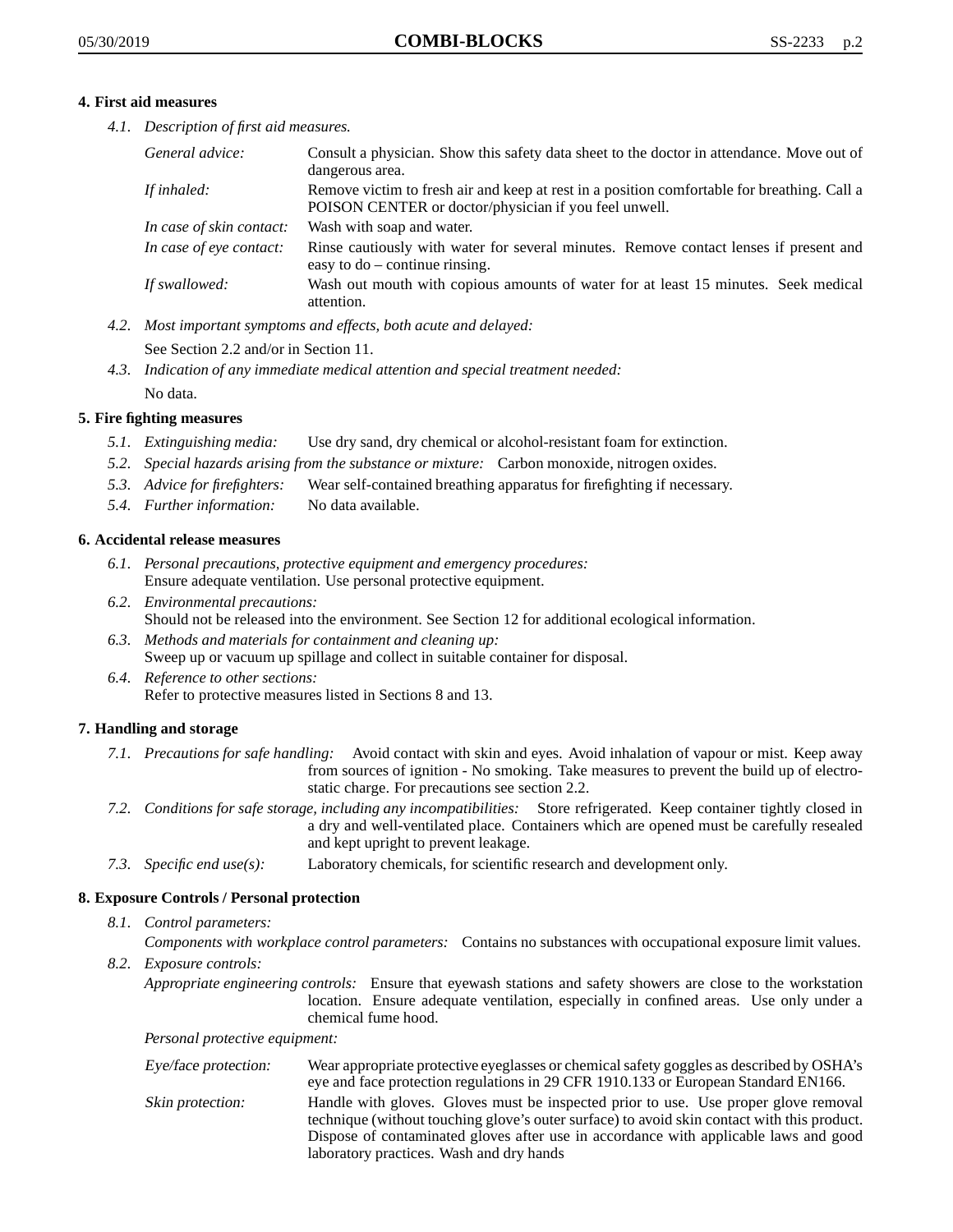| <b>Body Protection:</b> | Complete suit protecting against chemicals, Flame retardant antistatic protective clothing. |
|-------------------------|---------------------------------------------------------------------------------------------|
|                         | The type of protective equipment must be selected according to the concentration and        |
|                         | amount of the dangerous substance at the specific workplace.                                |
|                         |                                                                                             |

Respiratory protection: No protective equipment is needed under normal use conditions.

Control of environmental exposure: Prevent further leakage or spillage if safe to do so. Do not let product enter drains.

## **9. Physical and chemical properties**

*9.1. Information on basic physical and chemical properties*

| (a)                | Appearance:                                   | Solid          |
|--------------------|-----------------------------------------------|----------------|
| (b)                | Odour:                                        | No data        |
| (c)                | Odour Threshold:                              | No data        |
| (d)                | pH:                                           | No data        |
| (e)                | Melting point/freezing point:                 | $140 - 150$ °C |
| (f)                | Initial boiling point and boiling range:      | No data        |
| (g)                | Flash point:                                  | No data        |
| (h)                | Evaporatoin rate:                             | No data        |
| (i)                | Flammability (solid, gas):                    | No data        |
| (j)                | Upper/lower flammability or explosive limits: | No data        |
| $\rm(k)$           | Vapour pressure:                              | No data        |
| (1)                | Vapour density:                               | No data        |
| (m)                | Relative density:                             | No data        |
| (n)                | Water solubility:                             | No data        |
| $\left( 0 \right)$ | Partition coefficient: n-octanol/water:       | No data        |
| (p)                | Auto-ignition:                                | No data        |
| (q)                | Decomposition temperature:                    | No data        |
| (r)                | Viscosity:                                    | No data        |
| (s)                | Explosive properties:                         | No data        |
| (t)                | Oxidizing properties:                         | No data        |
|                    |                                               |                |

*9.2. Other safety information:*

| Formula          | $C_{12}H_{21}NO_4$ |
|------------------|--------------------|
| Molecular weight | 243.3              |
| CAS Number       | 222530-33-8        |

#### **10. Stability and reactivity**

|  | 10.1. Reactivity | No data |
|--|------------------|---------|
|--|------------------|---------|

- *10.2. Chemical stability* Stable under recommended storage conditions.
- *10.3. Possibility of hazardous reactions* No data
- *10.4. Conditions to avoid*
- *10.5. Incompatible material* No data.
- *10.6. Hazardous decomposition products:*

Hazardous decomposition products formed under fire conditions: Carbon monoxide, nitrogen oxides. Other decomposition products: No data In the event of fire: See Section 5.

#### **11. Toxicological information**

*11.1 Information on toxicological effects*

| Acute toxicity:                    | ,,                                |
|------------------------------------|-----------------------------------|
| Skin irritation/corrosion:         | No data available.                |
| Eye damage/irritation:             | Causes serious eye irritation.    |
| Respiratory or skin sensitization: | May cause respiratory irritation. |
| Germ cell mutagenicity:            | No data available.                |
| Carcinogenicity:                   | No data available.                |
| Reproductive toxicity:             | No data available.                |